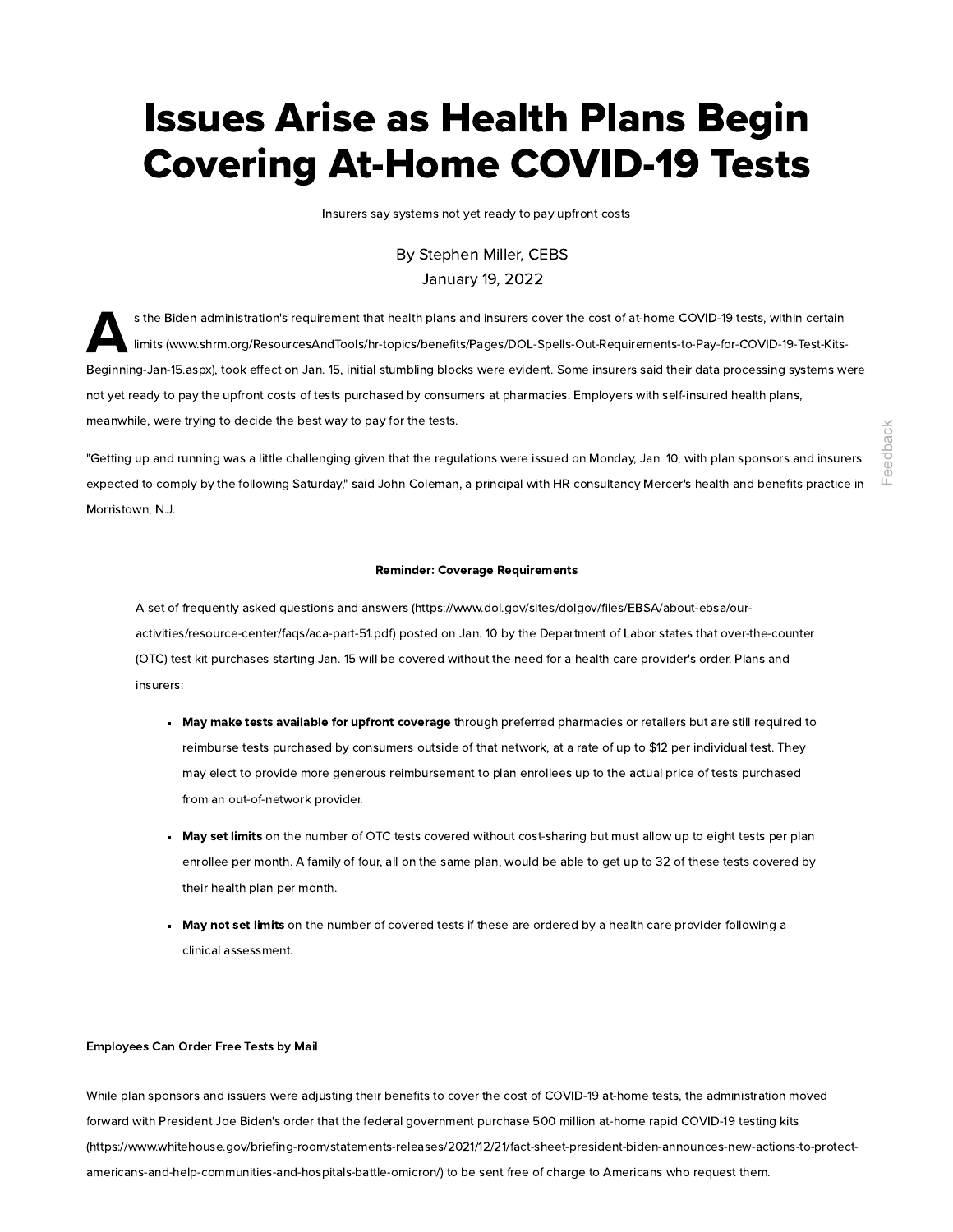The administration's action is in addition to its policy of allowing Americans to buy and get reimbursed through private insurance for athome tests.

On Jan. 18, the government's COVIDtests.gov [\(https://www.covidtests.gov/\)](https://www.covidtests.gov/) website began accepting orders for free COVID-19 test kits to be delivered to people's homes. Orders are limited to four tests per household

[\(https://www.news5cleveland.com/news/national/coronavirus/white-house-to-launch-website-where-americans-can-order-free-covid-tests](https://www.news5cleveland.com/news/national/coronavirus/white-house-to-launch-website-where-americans-can-order-free-covid-tests-next-wednesday)next-wednesday) from the initial batch of 500 million, according to a White House fact sheet.

Test kits will typically ship within 7 to 12 days of ordering, the White House said. The service will prioritize orders and send tests first to "households experiencing the highest social vulnerability and in communities that have experienced a disproportionate share of COVID-19 cases and deaths, particularly during this omicron surge."

Employers can inform workers about this additional avenue for acquiring test kits, as "nothing prevents employees covered by an employer-sponsored plan from going on the website and ordering tests," Coleman noted.

Some observers raised concerns that the week-plus delivery time could encourage people with no immediate need for a test to order kits and keep them on hand, which could overload the systems and cause further delivery delays.

#### 'Nothing prevents employees from going on the government website and ordering tests.'

## Insurers' Systems Need Updating

Regarding the new mandate that health plans (for self-insured employers) and insurance carriers (for fully insured employers) pay for the cost of test kits, some insurers said it may take additional weeks past the government's Jan. 15 start date before they can update their systems to pay for the test kits at the point of sale, The New York Times reported [\(https://www.nytimes.com/2022/01/14/upshot/free-rapid](https://www.nytimes.com/2022/01/14/upshot/free-rapid-covid-tests.html)covid-tests.html) on Jan. 14. Thing prevents employees from going on the government website and ordering tests.<br>
Corrections Need Updating<br>
The "Systems Need Updating<br>
on the "Systems Need Updating<br>
on the State State Constitute And Total (Washinand em

"The new process will be hard, the insurers say, because over-the-counter coronavirus tests are different from the doctor's visits and hospital stays they typically cover," health reporter Sarah Kliff wrote. "The tests do not currently have the type of billing codes that insurers use to process claims. Health plans rarely process retail receipts; instead, they've built systems for digital claims with preset formats and long-established billing codes."

Consumers who purchase at-home tests starting Jan. 15 are advised to keep their receipts and be prepared to submit them to their insurer for reimbursement. In addition, Jenny Chumbley Hogue, a Texas-based insurance broker, recommended that purchasers "save not just receipts but also the boxes that the tests come in, because some plans may require the boxes as proof of purchase," Kliff reported.

Separately, the Times reported that several large U.S. companies, including Google and Morgan Stanley, have been stockpiling rapid COVID-19 tests [\(https://www.nytimes.com/2022/01/12/business/covid-testing-google-blackrock-morgan-stanley.html\)](https://www.nytimes.com/2022/01/12/business/covid-testing-google-blackrock-morgan-stanley.html) for their employees, noting that distributing test kits "has become the newest wellness benefit, a perk to keep employees healthy and working—even from their couches—while providing peace of mind."

# **SHRM RESOURCE HUB PAGE**